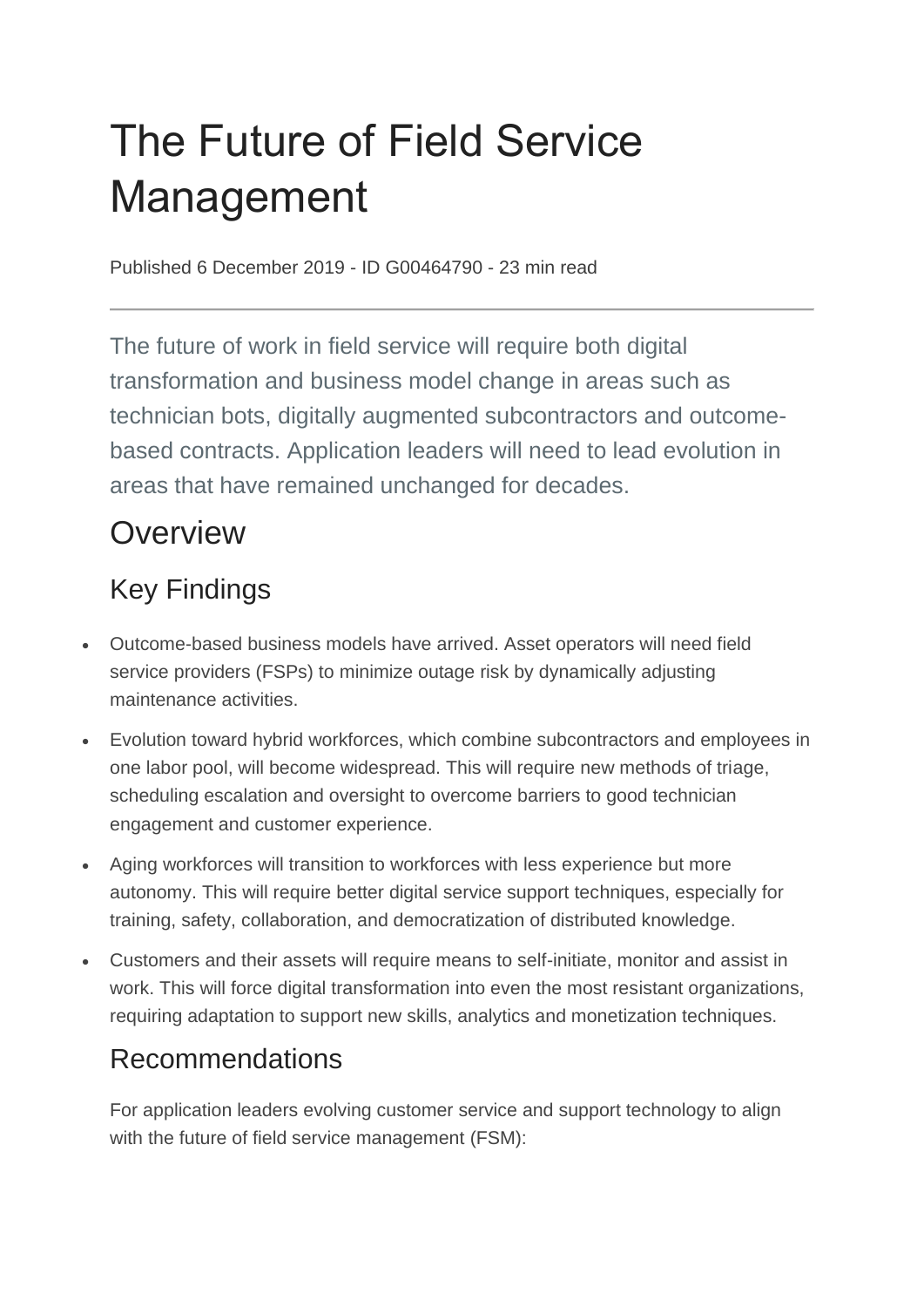- Use this analysis to determine which of four future scenario(s) align with your organization.
- Prioritize your digital and process transformation roadmap by using peers in industries that fit your selected future business scenario(s) as reference guides.
- Assess your organization's maturity, especially in areas such as data acquisition and analysis tools, access, mobile apps, integrations and business models.
- Use competitive intelligence to justify adding labor resources that will help you adopt Gartner's suggested new approaches and technologies now, before competitors take them.

# Strategic Planning Assumptions

By 2025, over 50% of FSM deployments will include mobile augmented reality collaboration and knowledge sharing tools, up from less than 10% in 2019.

By 2025, over 50% of equipment manufacturers will offer outcome-based service contracts that rely on access to digital twin data, up from less than 20% in 2019.

By 2025, in automated schedule optimization-dependent FSPs, algorithms and bots will schedule over two-thirds of field service work, up from less than 25% in 2019.

# **Introduction**

Field service provider (FSP) organizations have been inundated by vendors offering so-called opportunities to improve efficiency, attract and engage talent, and improve customer experience. Application leaders must find innovative approaches to address challenges within their own organizations or even their own industry, but they find it difficult to develop defensible transformation roadmaps.

During our Magic Quadrant research (see "Magic Quadrant for Field Service Management"), we asked customers that were submitted as references by the included vendors to share their progress and plans toward adopting several approaches and technologies not traditionally included as part of FSM deployments. A summary can be found in Figure 1 below.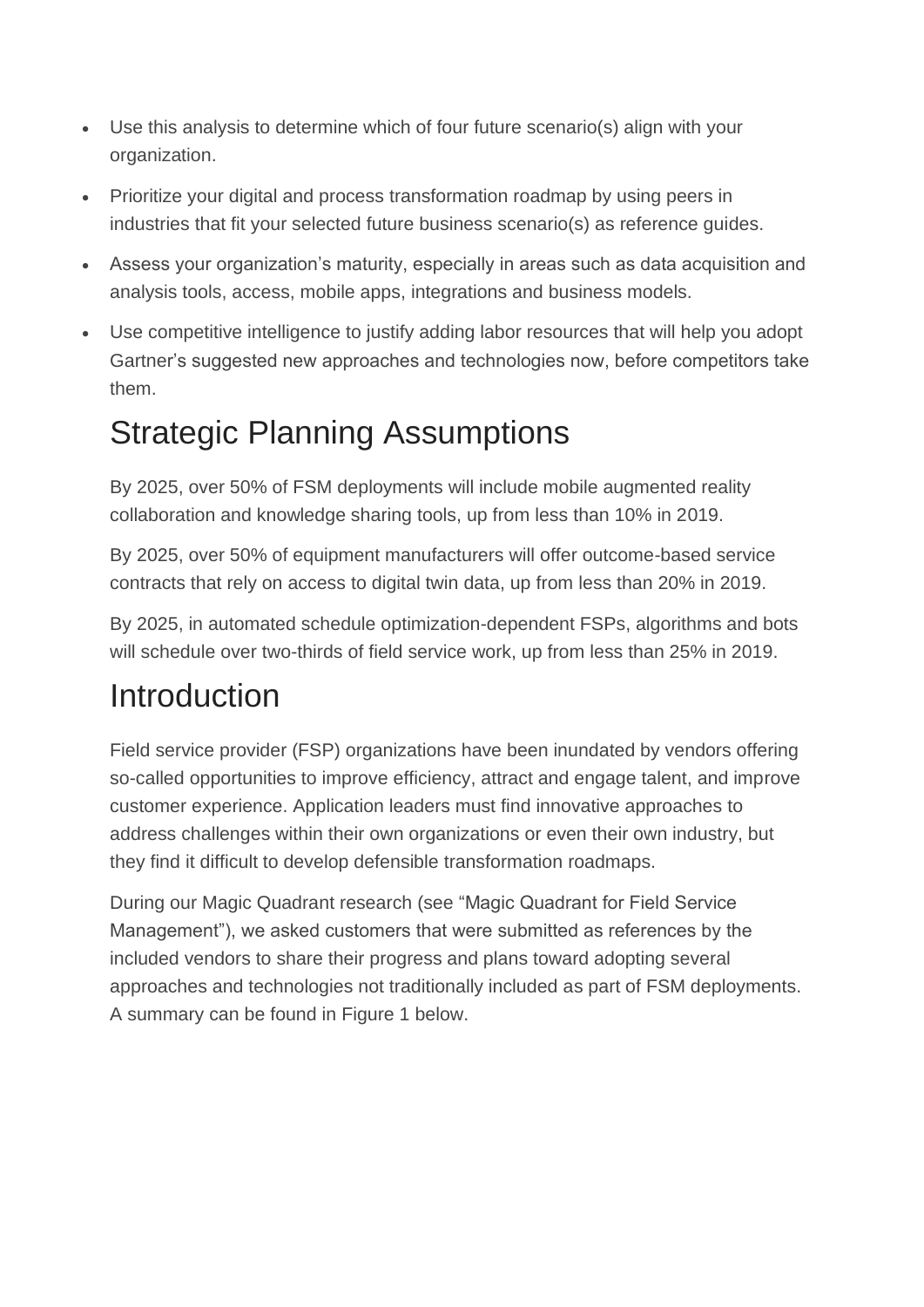#### Figure 1. Technologies Most Likely to Implement



The right prioritization depends on factors unique to the organization, such as its technological maturity, change management skills, prerequisite systems, industry and aspirations. But it is important to also learn from competitors and collaborate with peers.

This research will help application leaders and field service leaders to develop their roadmaps by:

- Describing common characteristics across four future FSP operating scenarios one or more of which application leaders can help their respective organization align with
- Calling out key activities for each scenario and which industries might align with each, which will help application leaders identify cross-pollination opportunities.
- Identifying steps to begin the journey toward adopting key technologies and approaches for each scenario.

# Analysis

Determine Which Scenario(s) Align to Your Organization's Goals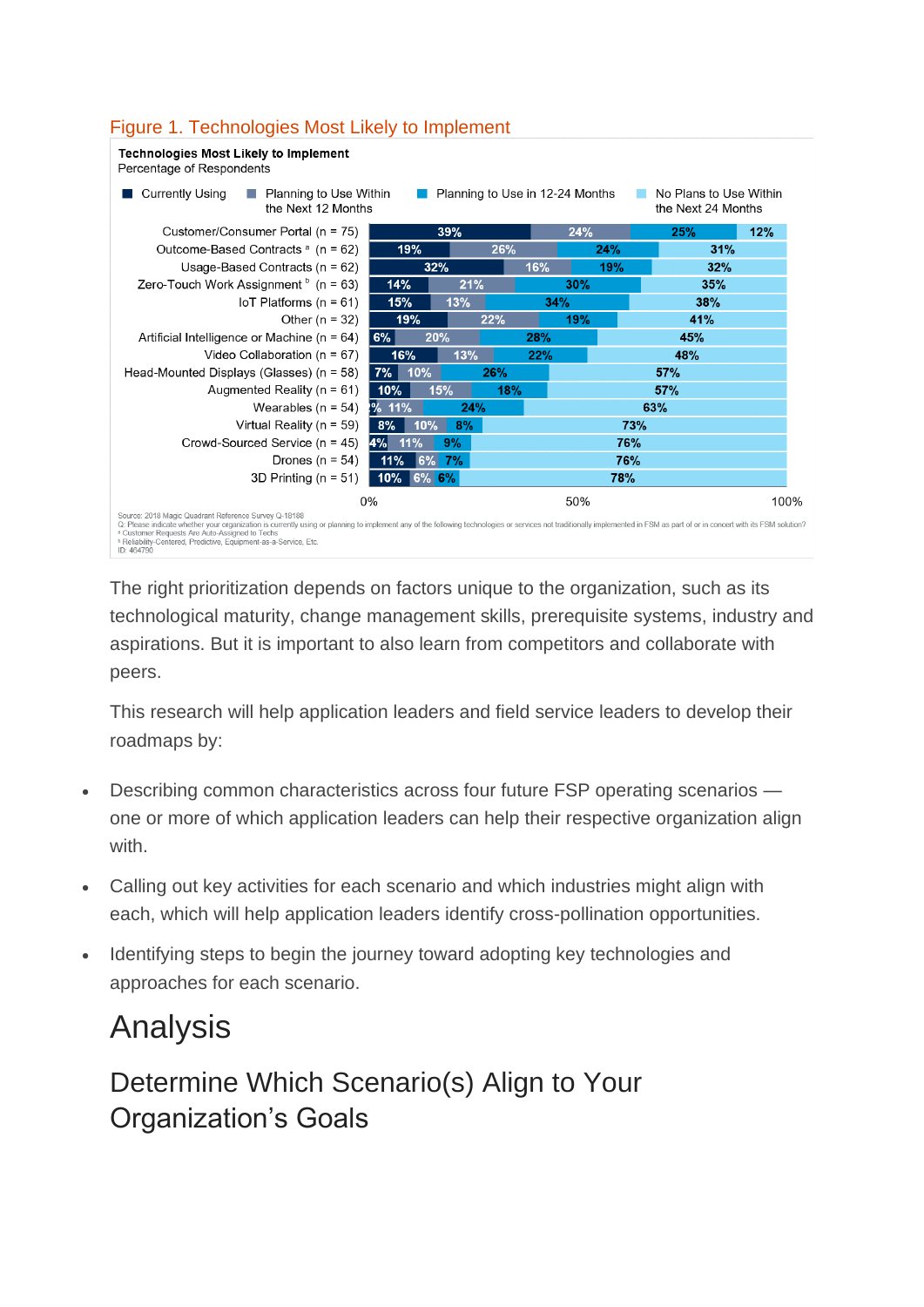It is helpful for application leaders and their field service leader counterparts to envision how adopting different processes, technologies or business models that are more mature in other industries could improve their organization. To frame this exercise, Gartner identifies potential long-term operating scenarios that differ from each other along multiple axes. Aligning to a scenario can help application leaders uncover how similar their aspirations and needs may be to other FSP organizations, even in other industries.

Several market factors will impact FSM, such as:

- the rise of triage centers staffed by former field technicians
- increased use of subcontractor and freelancer
- new business models driven by outcome-based contracts
- growing customer experience and workforce engagement expectations

But, for FSM, two considerations are most likely to drive prioritization of technologies and new business models:

- Degree of control and accountability to equipment outcomes Gartner defines the *field service technician* as the role that typically travels to perform inspections, installations, maintenance, or repairs on equipment or systems operated by another organization in a remote location. The FSP is accountable to the quality of those services, but day-to-day tasks are left to the equipment owner or operator. In some scenarios, FSPs will drive loyalty by owning responsibility for the day-to-day drivers of the overall equipment performance — an "outcome." In scenarios at the other end of the spectrum, the FSP may interact with a customer as little as once in a lifetime and only reactively, but the customer will still expect a personalized, effortless experience. The degree to which FSPs take responsibility for outcomes will heavily impact the transformations ahead.
- Degree of service complexity and asset-centricity While service and scheduling are complex in their own ways, there are degrees in each. In some cases, the nature of the service is more appointment-focused while in others it is more equipmentfocused. In appointment-centric use cases, optimizing scheduling to minimize things like travel time and late arrivals while also becoming better at communication remain important. At the other end of the spectrum are scenarios where the FSP's knowledge of, and communication with the equipment as well as the ability for technicians to collaborate and assimilate knowledge will become increasingly valuable.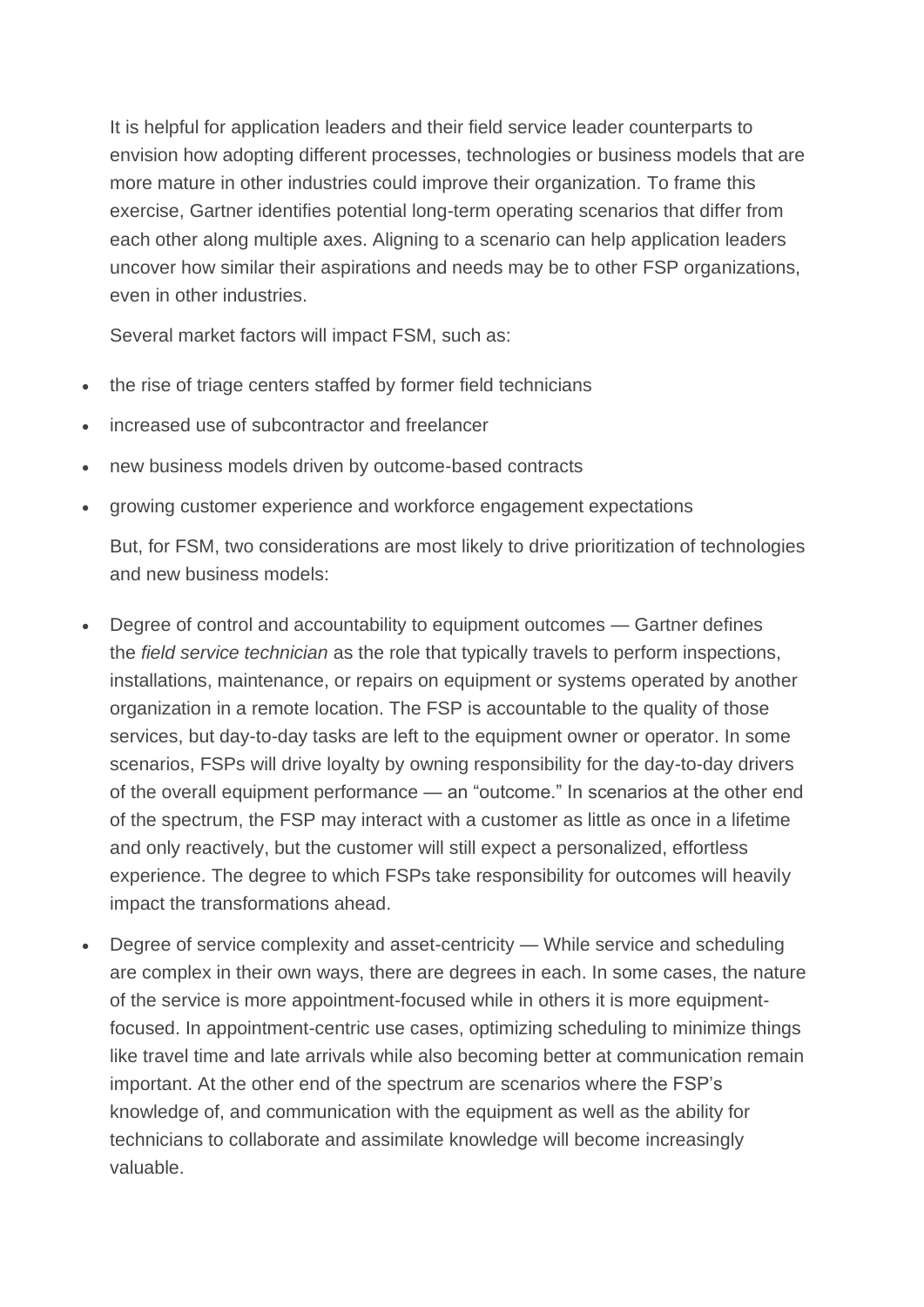#### Figure 2. Four Future Operating Scenarios in FSM



By evaluating the degree of importance and relevance of each of these factors, an application leader can place the organization in one of four quadrants, as follows:

- Appointment-centric (low complexity, low accountability) An appointment-centric technician will focus on the human touchpoints more than the equipment. They will often visit a high number of customer locations per day, but still be expected to arrive at specific times so they can have personal interactions. The skills variation among the technicians will be low and they will be a mix of employees and subcontractors. Scaling a simple, repeatable process to very large workforces (thousands of technicians) will be of critical importance.
- Knowledge-centric (low complexity, high accountability)  $A$  knowledge-centric technician will often service a massive number of customers that are using the same equipment model. This reduces complexity but parts of the equipment may be closed to outside service — requiring specialized knowledge (think mobile phones, smart home devices or building controls). Knowledge-centric FSPs will need to learn the customer's configuration and react quickly to issues that could affect many customers before they tarnish the brand.
- Equipment-centric (high complexity, low accountability) An equipment-centric technician will need many years of experience to become an expert. They will "drop in" occasionally — only when called or according to contractually prescribed maintenance schedules, but will possess the certifications and equipment to diagnose complex issues safely. Equipment-centric FSPs will not continuously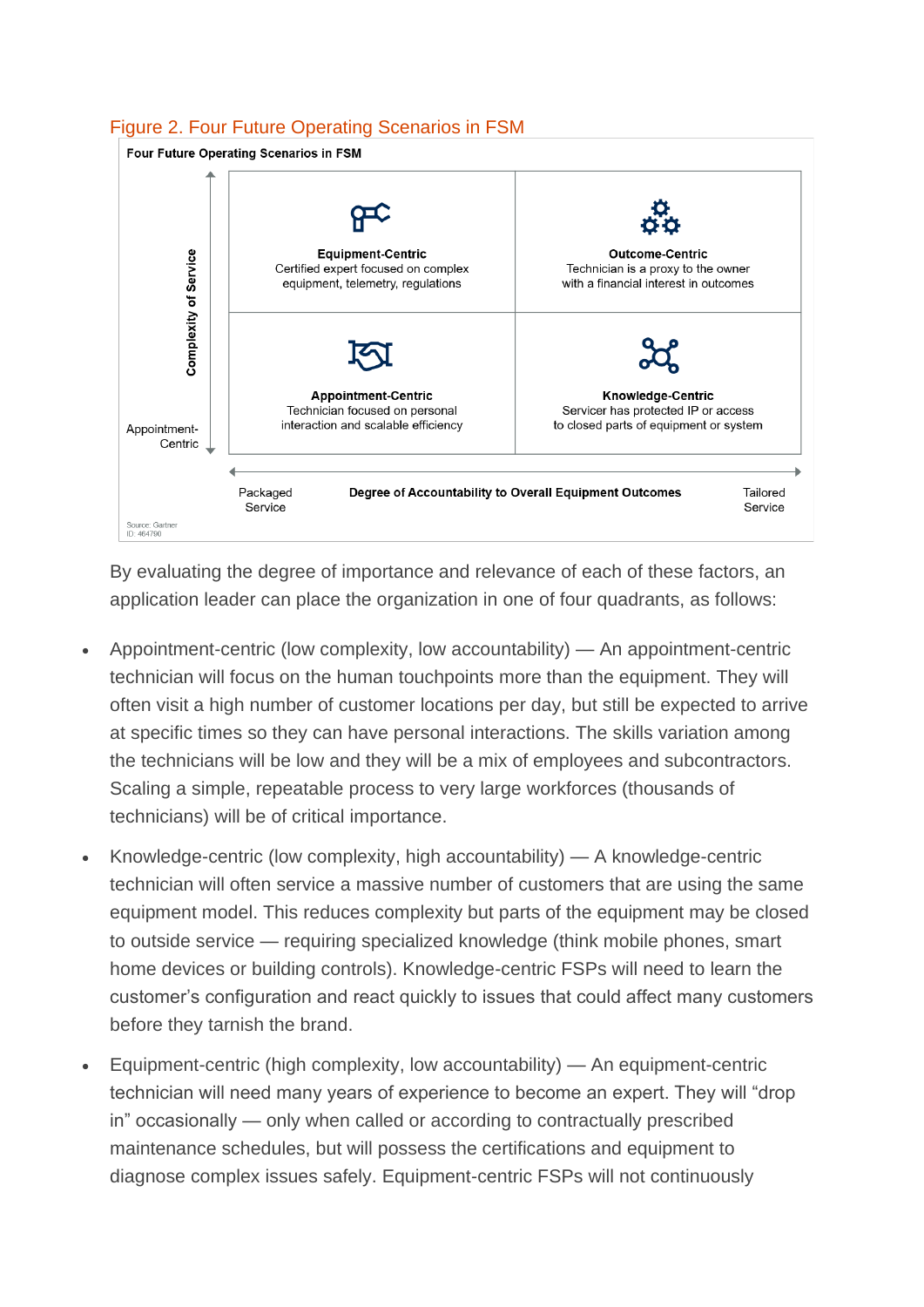monitor equipment or alter maintenance based on conditions. They will instead work to normalize planned maintenance packages in order to scale. Resolving equipment issues may require on-site and remote expertise as well as equipment telemetry access.

• Outcome-centric (high complexity, high accountability) — An outcome-centric technician will be an owner or operate as an owner's proxy — having a heavily vested interest in equipment performance. The FSP may have a contractual obligation that makes them accountable to certain "outcomes" (such as power consumption, output or uptime) or may have been assigned to be the owner's/operator's outsourced facility support.

#### *Recommendation:*

If the organization has multiple identities, or is interested in changing position, determine whether it is moving closer or farther away from its goal quadrant(s). To do this, consider each active initiative's impact on the organization's position along each axis.

### Adjust Your Roadmap Based on Adoption in Your Target Quadrant (Scenario)

Every FSP organization is at a different point along its technology maturity path, so each must adjust based on its own capabilities, but it is useful to understand what FSPs moving toward each scenario are building. Use Figure 3 as a guide toward choosing technologies that require urgent attention to keep pace as your organization evolves toward its goal scenario(s).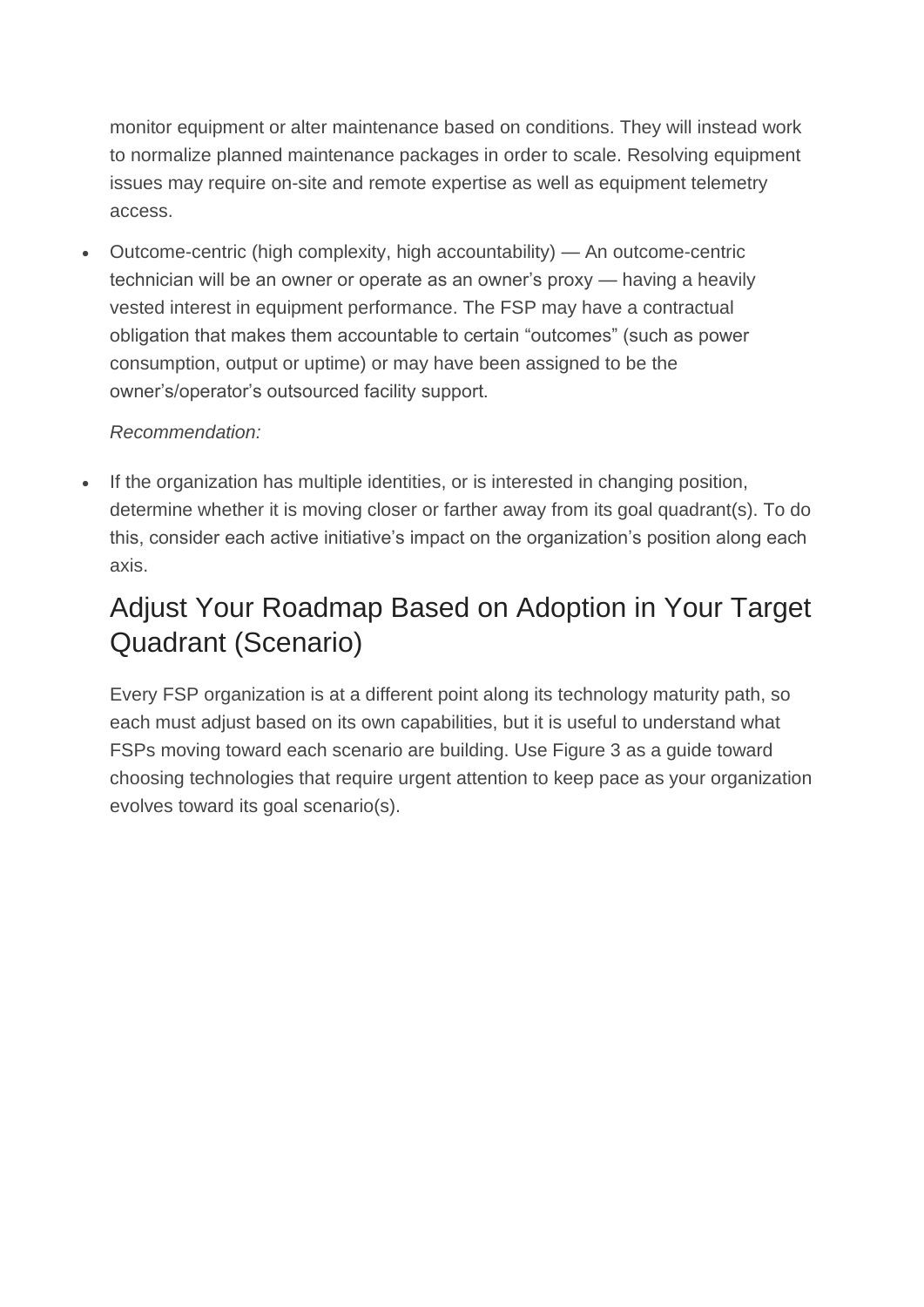#### Figure 3. Top Technologies of Focus and Expected Impact by Scenario

Top Technologies of Focus and Expected Impact by Scenario

|                               | <b>Scenario</b>            | <b>Top Changes/Tech</b>                                                                                              | Impact                                                                                                    |
|-------------------------------|----------------------------|----------------------------------------------------------------------------------------------------------------------|-----------------------------------------------------------------------------------------------------------|
|                               | <b>Appointment-Centric</b> | Al-informed automated<br>schedule optimization<br>Subcontractor onboarding and<br>$\bullet$<br>multifactored scoring | Dispatchers will perform better<br>troubleshooting<br>Subcontractor quality will<br>improve               |
|                               | <b>Knowledge-Centric</b>   | Conversational AI (chatbots)<br>$\bullet$<br>Customer self-service portals<br>and workflows                          | Customers will get to the right<br>expert faster with chat triage<br>Customers will initiate service      |
|                               | <b>Equipment-Centric</b>   | AR supported video<br>collaboration<br>IoT-based reactive<br>troubleshooting (with customer<br>assist)               | Office-based expertise will grow<br>Junior technicians will be on-<br>site alone sooner                   |
|                               | <b>Outcome-Centric</b>     | Outcome-based contracts<br>IoT-based predictive<br>maintenance                                                       | FSPs will become more adept<br>at limiting maintenance<br>First technician steps will be<br>done remotely |
| Source: Gartner<br>ID: 464790 |                            |                                                                                                                      |                                                                                                           |

The above is a good starting point, but not intended to be an exhaustive list. For example, a specific organization may find it is better suited to adopt other technologies such as additive manufacturing (3D printing), knowledge management, or field service drones (see "Hype Cycle for CRM Customer Service and Support Technologies, 2019").

#### *Recommendations:*

- Assess your organization's current maturity in each area for each target scenario and begin analysis of what peers moving toward those scenarios are doing and why.
- Use the scenario-specific steps in the section below as guideposts to prioritize your roadmap.

### Use Scenario-Specific Analysis to Select Top Areas to Focus On

Some of the same problems exist in all scenarios. However, organizations in some scenarios will be more heavily impacted by certain problems than others. Below, we review:

- Characteristics of organizations that will likely fit into each scenario.
- Most pressing challenges receiving investment in each scenario.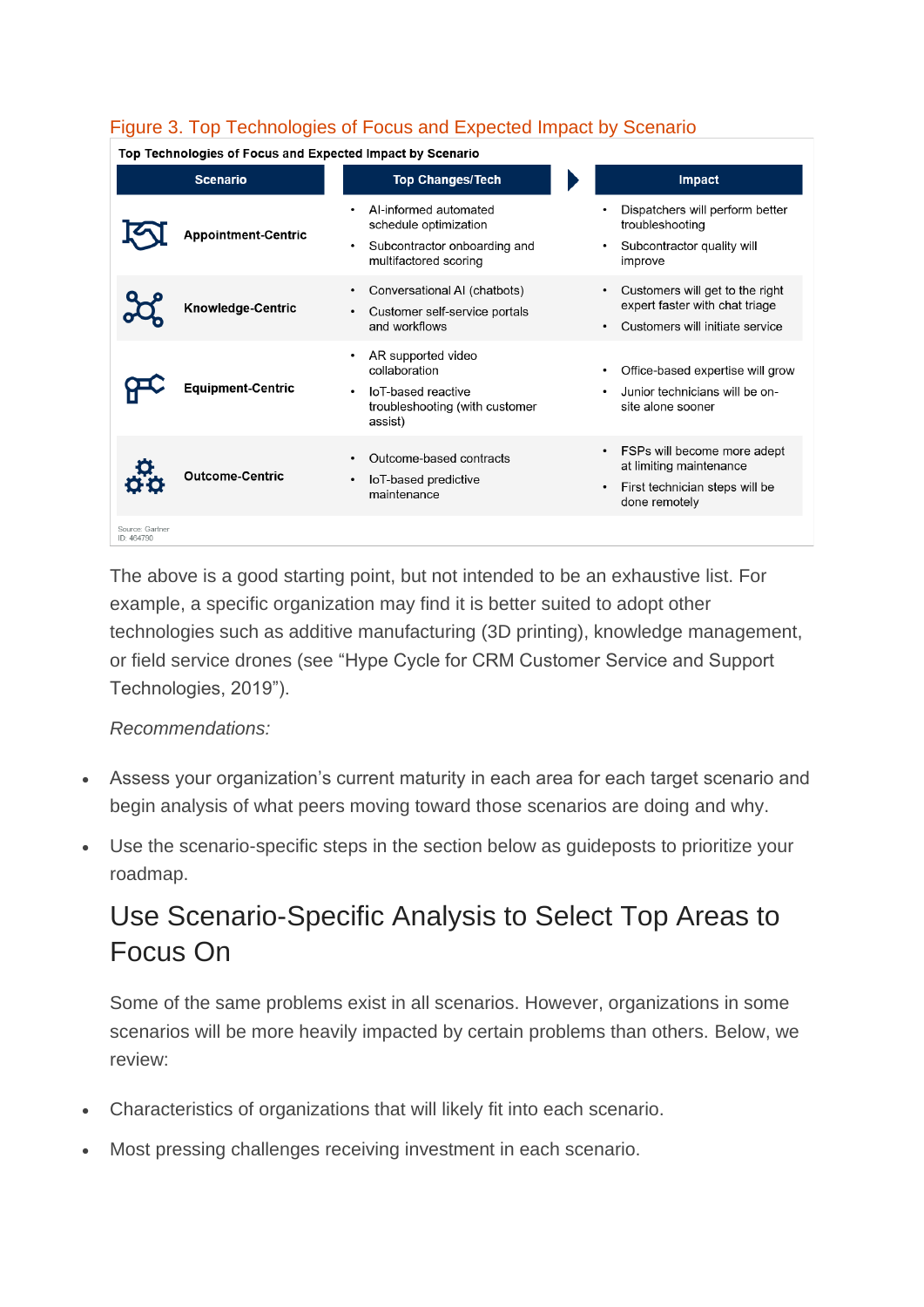- Progress that the organizations likely to fit a given scenario have made (the current state).
- Approaches necessary to get to the future state that addresses the challenges.

# Appointment-Centric FSM: Working to Simplify and Scale the Service Organization



Accountability to equipment outcomes: Low

Complexity of service: Low

In this scenario, organizations offer services that are largely similar from job to job, so they must seek consistency and simplicity in order to scale. They often must cover wide geographical areas, so they make heavy use of third-party subcontractor technicians.

Candidate FSPs:

- Cable operators have a high volume of technicians but each receive the same training, so there is low skills variability between the technicians. There is a high degree of volatility within their schedules and they visit several customer locations per day.
- Debt collectors that make home visits also have a high number of stops per day, so organizing them in a manner that is geographically efficient is important.

Top challenges:

- Scheduling constraint data exceeds human analysis capacity. Organizations have access to data but often this is ignored in favor of dispatcher intuitions because there are too many constraints to consider them all manually.
- Subcontractors need guidance, approvals and oversight in order to carry the brand promise. Many organizations are increasing their use of subcontractors, hoping for higher margins. However, inefficiencies in interactions and approvals prevent subcontractors from getting what they need in time to complete customer requests during the same visit.
- Onboarding is more frequent with a hybrid workforce due to the transience of subcontractors. But FSPs lack the tools to handle procedures, such as background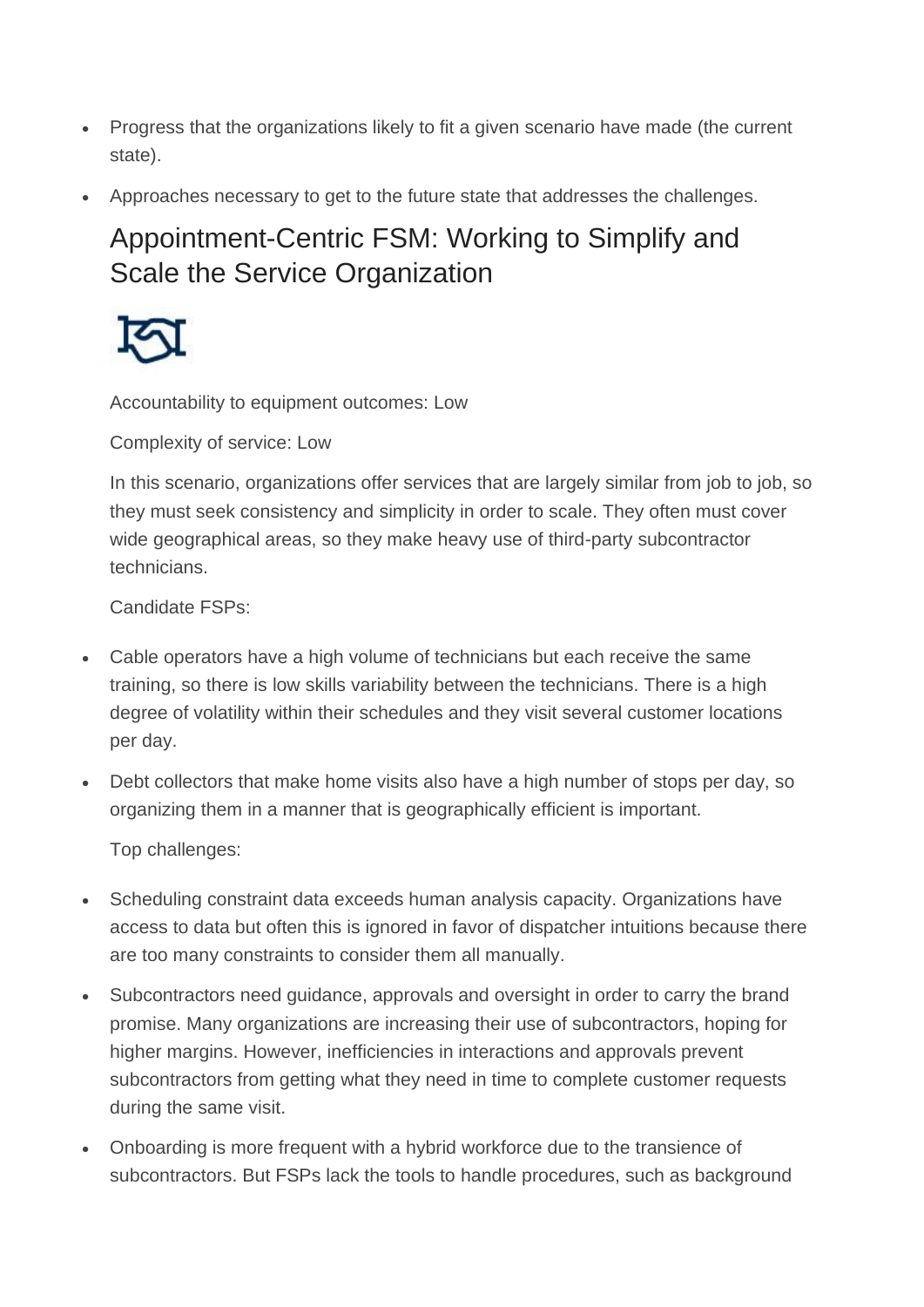checks and subcontractor scoring, that are needed in order to identify the best and worst contractors for each customer.

• It is difficult to predict things that will impact the schedule in day, such as job overruns, missing parts and cancellations.

Current state:

- Cable companies and utilities are using advanced scheduling optimization tools that can consider factors like predicted traffic patterns and nearby maintenance. These offer means to develop weightings for other constraints such as likelihood of cancellation and customer preference (see "How to Achieve Scheduling Optimization in Field Service") and to define different weightings for storm conditions.
- Original equipment manufacturers (OEMs) of residential equipment like dryers and dishwashers have automated the process of onboarding subcontractors, communicating work, and adjudicating changes and payment requests.
- Subcontractor onboarding and performance scoring is often still handled outside of FSM manually, making it cumbersome and resulting in nonoptimized assignment.

What's next for appointment-centric FSM?

There are still countless other factors and patterns waiting to be discovered in datasets, such as the impact of time of day or season on task duration for an individual technician. Also, there are more sources of data, such as weather and customers' peak operating times, that should be considered (such as avoiding servicing of a restaurant during lunch rush), but balancing dozens of factors goes beyond the capacity of the human dispatcher. Artificial intelligence (AI) and natural language processing (NLP) will be used to identify patterns in historical work descriptions and parts usage. These patterns will help predict constraint values such as the percentage chance that the technician will need a particular part based on the problem description. This will start as augmentation to the human decision-making process, and then replace it in a higher and higher percentage of cases.

More FSM vendors will offer flexible pricing for enablement tools (different than peruser-per-month pricing that works well for full-time employees). This will enable organizations to arm subcontractors with the same secure tools as employees, such as mobile apps, tightly controlled access to knowledge artifacts, and electronic adjudication of requests for scope change and payments. More vendors will offer ways to calculate a composite "rating" for each subcontractor that will incorporate additional assignment criteria that are not used for assigning employee technicians.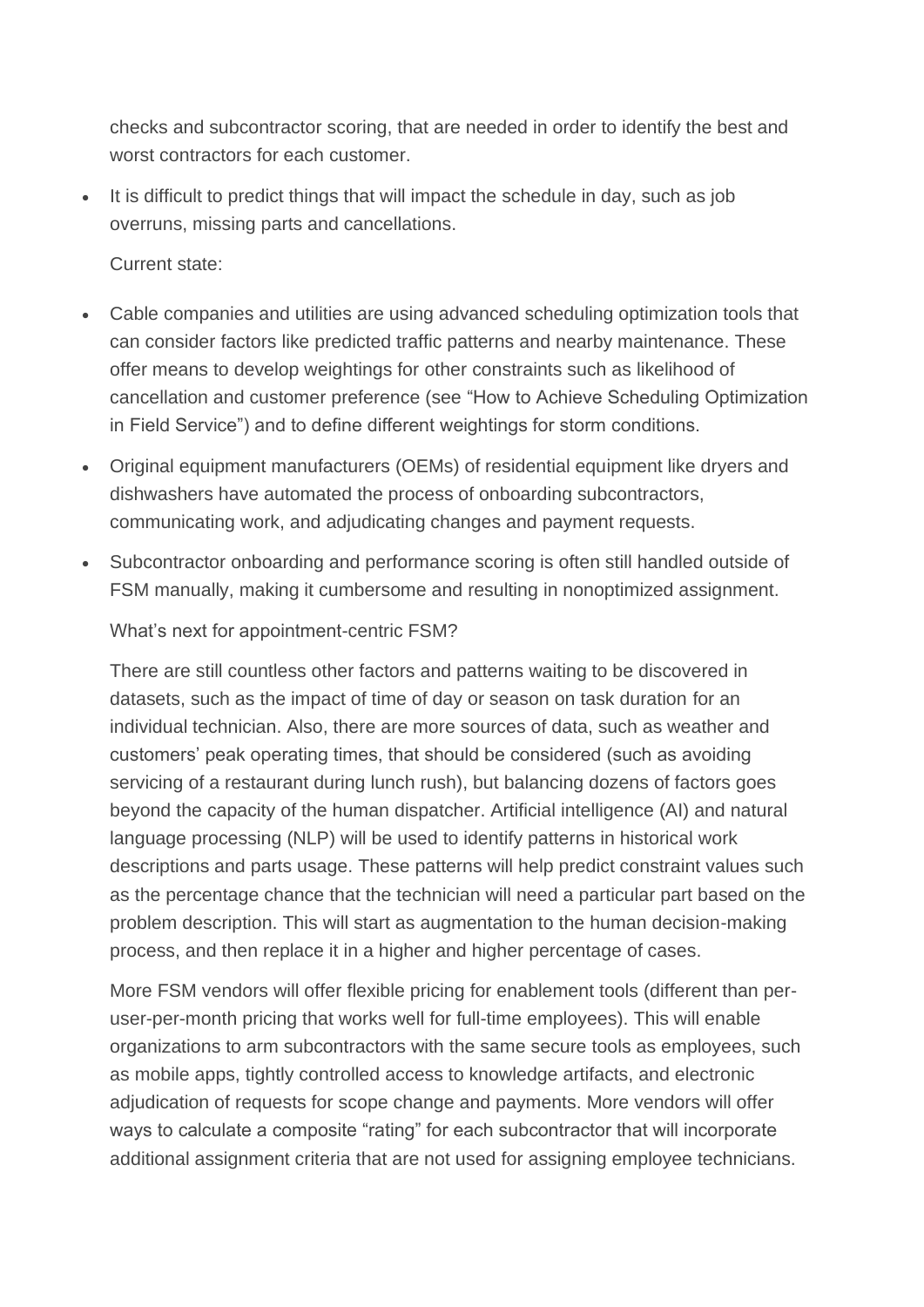#### *Recommendations for appointment-centric FSPs:*

- Hire data scientists and heuristic experts to develop and train AI models that will automate even complex scheduling and assignment scenarios.
- Design procedures to identify best and worst contractors and plan to build these into your systems. Examples include percent of work accepted, percent of work delivered, customer feedback, price and capacity.

### Knowledge-Centric FSM: Working to Improve Work Initiation, Escalation and Turnaround Time



Accountability to equipment outcomes: High

Complexity of service: Low

In this scenario, technicians are often direct or indirect employees of the manufacturer and have specialized access to intellectual property.

Candidate FSPs:

- High-tech OEMs may have the same piece of equipment installed in hundreds of thousands of locations, but the equipment itself is largely a "black box" — that is, it is protected or not easily serviceable by outside organizations or technicians decreasing the potential for an FSP to hold another organization accountable for service issues.
- Mobile asset manufacturers such as automotive and earth moving equipment enable some repairs and services to be made by uncertified teams but others must be certified by the manufacturer.

Top challenges:

- Many requests come in reactively, making it difficult to forecast shift requirements increasing risk of staff overload. This is exacerbated by the experts spending too much time on simple tasks like collecting model number information and other general information about the product.
- Customers seek control. They want more ability to initiate, change and cancel activities.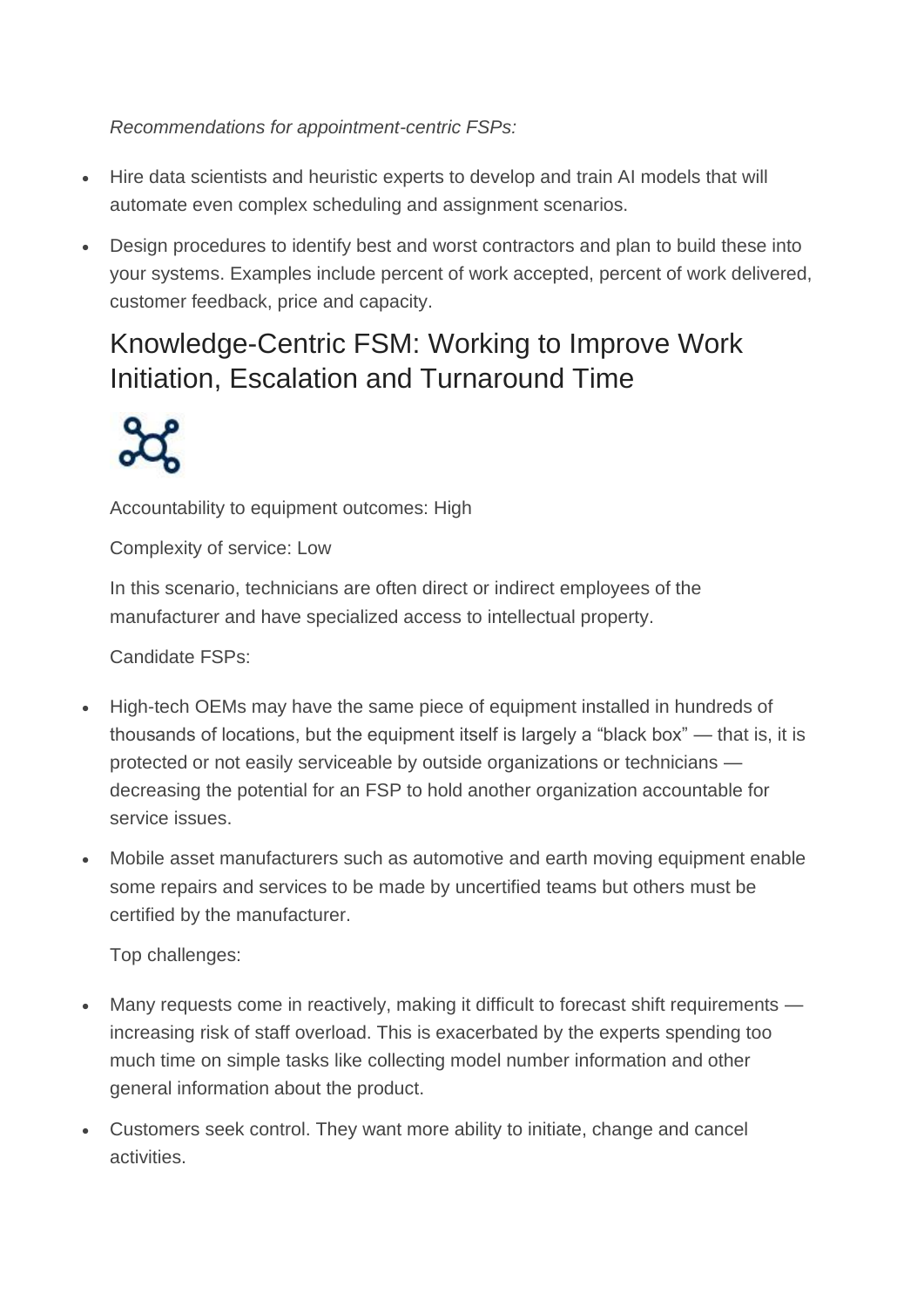• Tight labor markets are making it difficult to find resources to handle common issues such as home Wi-Fi connection troubleshooting.

Current state:

- FSM software now includes basic portals to request service, register equipment (such as home automation equipment) and adjust appointments.
- Chatbots in customer service use cases can collect basic information and then hand it over to the customer service agent for further triage. Some organizations have used vendor-provided chatbot platforms to build bots that respond to voice requests from the technician to order parts, verify that the next customer is home and help customers reschedule visits.

What's next for knowledge-centric FSM?

Chatbots will become more powerful and will be able to perform more of the legwork so experts can focus less time on basic data collection and more time on heuristic diagnostics and maintenance procedures. Customers, especially in younger generations, will make greater use of portals and bots to initiate service.

*Recommendations for knowledge-centric FSPs:*

- If not already in use, reevaluate your FSM vendor's customer portal capabilities. More than 60% of organizations indicated an expectation to adopt a portal within the next 12 months, so vendors have been enhancing capabilities significantly (see Figure 1).
- Seek simple use cases where customers and technicians can interact with chatbots and evaluate your vendor's chatbot development platform (see "Governance and Best Practices for Chatbot Development"). Determine which technician functions can be instead performed by a "technician-bot" (a bot that handles technician functions).

### Equipment-Centric FSM: Working to Scale Maintenance Offerings by Being Prescriptive



Accountability to equipment outcomes: Low

Complexity of service: High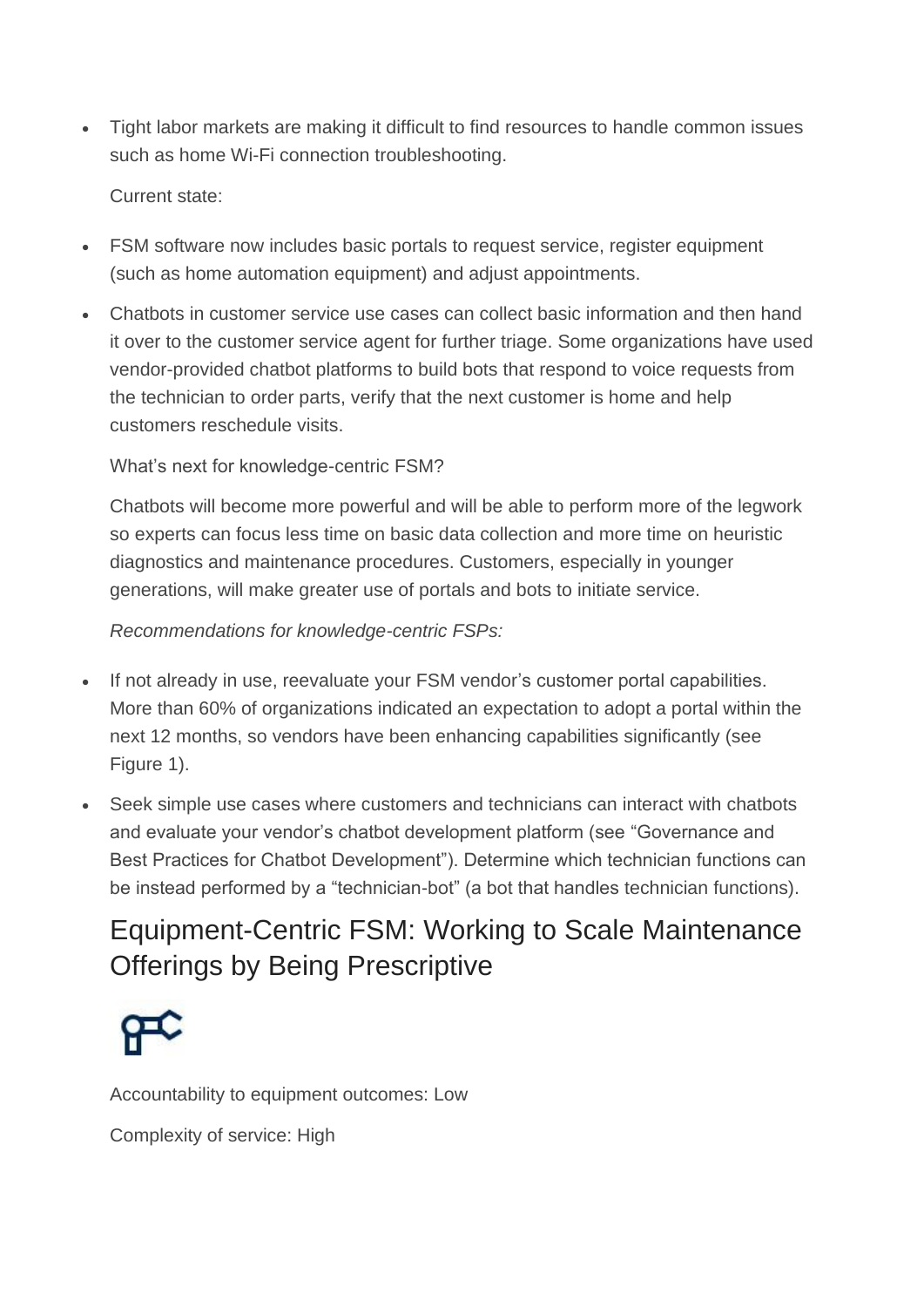Equipment-centric organizations have technicians with deep skills, certifications and experience on specific equipment and componentry. They provide reactive service in cases of emergency but also look to package one-size-fits-all maintenance procedures that can be delivered consistently and inexpensively, while also improving equipment reliability. Day-to-day maintenance procedures are deemed too expensive to outsource, so these are left to the equipment owners or operators.

Candidate FSPs:

- HVAC mechanical contractors and fire protection system FSPs often offer inspection services as well as prescribed preventative maintenance to replace components such as belts and batteries that wear out. Some reactively escalated issues with equipment can be resolved via use of telemetry data and remote access to the equipment.
- Oil and gas service providers have very strict guidelines under which they can perform services. Inspections and audits are complex and regulatory safety protocols are important.

Top challenges:

- Expertise does not scale. With fewer experts available due to retirements and increasing complexity, it is difficult for the new junior field technicians and subcontractors to find experts to help them, even when experts exist in the organization.
- Once identified, collaborating with an expert is difficult because of distance, issues understanding jargon or shorthand and the likelihood that a technician may lack cellular connectivity for much of their time at a job site.

Current state:

- FSPs have redoubled efforts to keep an inventory of technicians' skills, so dispatchers can either assign the best technician in the first place or provide supervision for junior technicians. Some vendors have integrated their learning management systems (LMSs) to FSM. However, even with a combination of LMS and dispatcher insight, FSPs often fail to connect the right experts.
- FSPs have created new triage and digital service support (DSS) roles for senior field technicians that no longer want to work in the field. However, these field technicians are not career trainers and junior technicians find them difficult to follow using voice only.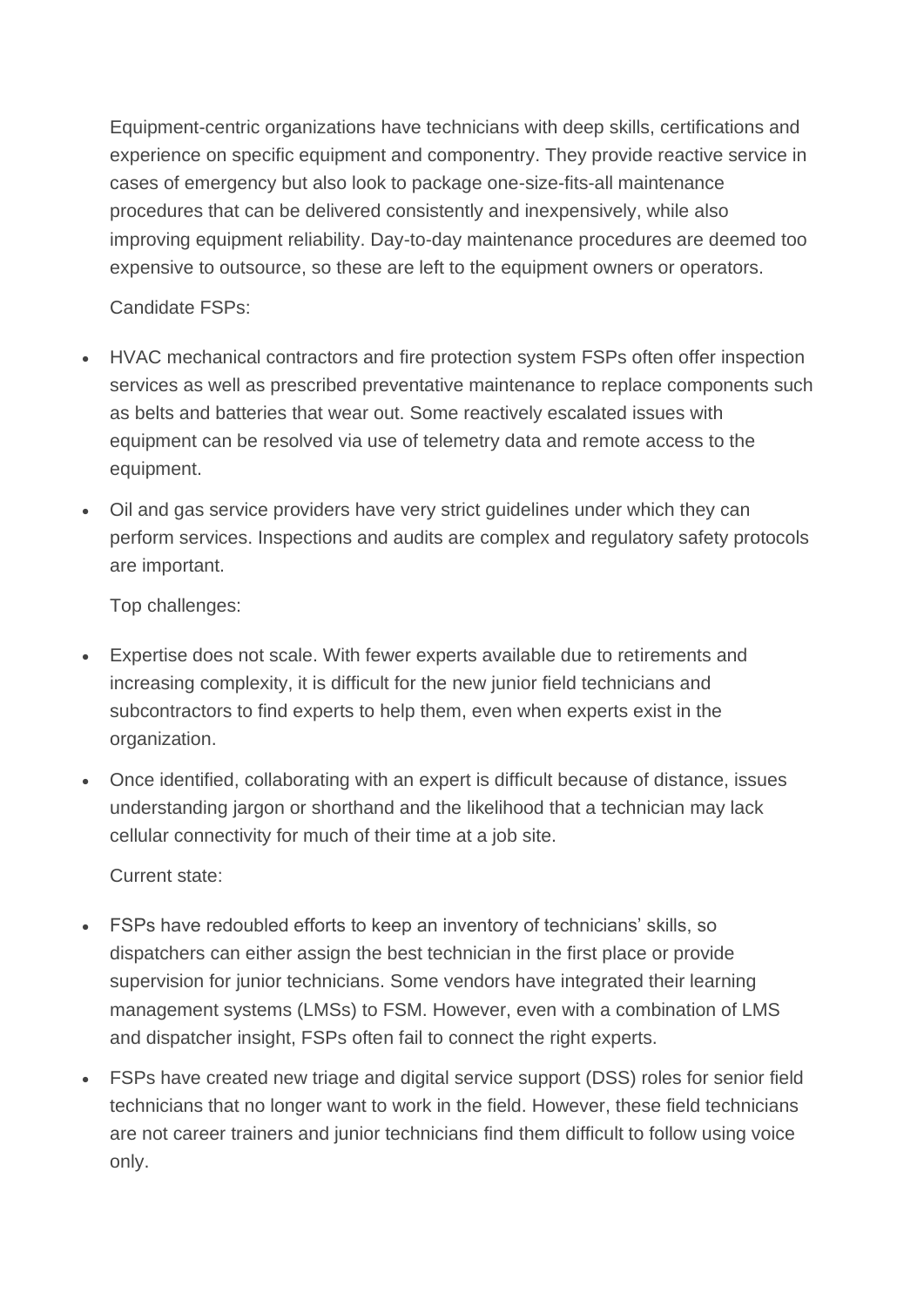- The majority of organizations have armed technicians with mobile devices, which provide a means to communicate and a lot of potential for DSS. However, in many organizations, the FSM mobile apps are only being used to debrief work (enter time spent, parts used, customer signature, etc.). There is no way to access knowledge.
- Some organizations, particularly oil and gas, HVAC, and other specialty service providers, are utilizing video streaming and augmented reality products to enable remote expert guidance — remote technicians and agents see what the field technician sees by mirroring the technician's phone or head-mounted display. Then they provide guidance by annotating the field of view (drawing circles and arrows as needed).

What's next for equipment-centric FSPs?

Traditional roles of the OEM, owner, operator and FSP will intersect more often, increasing the need for cross-organizational collaboration. Machine learning and tools that manage cross-functional communities across organizational boundaries will increase workforce collaboration and engagement. These tools will help connect subcontractors, technicians, engineers, dispatchers and customers with similar interests and skills. Once the connections happen, FSPs will scale the high value interactions by turning them into knowledge. Some vendors are already working to produce a simplified means to curate long recorded video conversations in order to create short multiformat knowledge artifacts (video, text, voice, etc.) for other technicians.

Once the knowledge exists, AI and NLP projects underway today will be used to help organizations predetermine which knowledge artifacts (as well as parts) a technician will need based on past resolution descriptions. The knowledge artifacts will then be automatically preloaded into their mobile app for offline consumption.

*Recommendations for equipment-centric FSPs:*

- Investigate ways to build or let your workforce build communities that cross organizational boundaries. These communities should enable collaboration and become knowledge centers. Technicians in need of help will connect to these knowledge centers as an additional resource.
- Develop a company lexicon and a tagging technique for work order resolution descriptions to improve structure and consistency in wording. While NLP has come a long way, having tags and other attributes of prior work orders that can associate them with similar work will aid creating materials that will be used to train AI models once enough data exists for ingestion.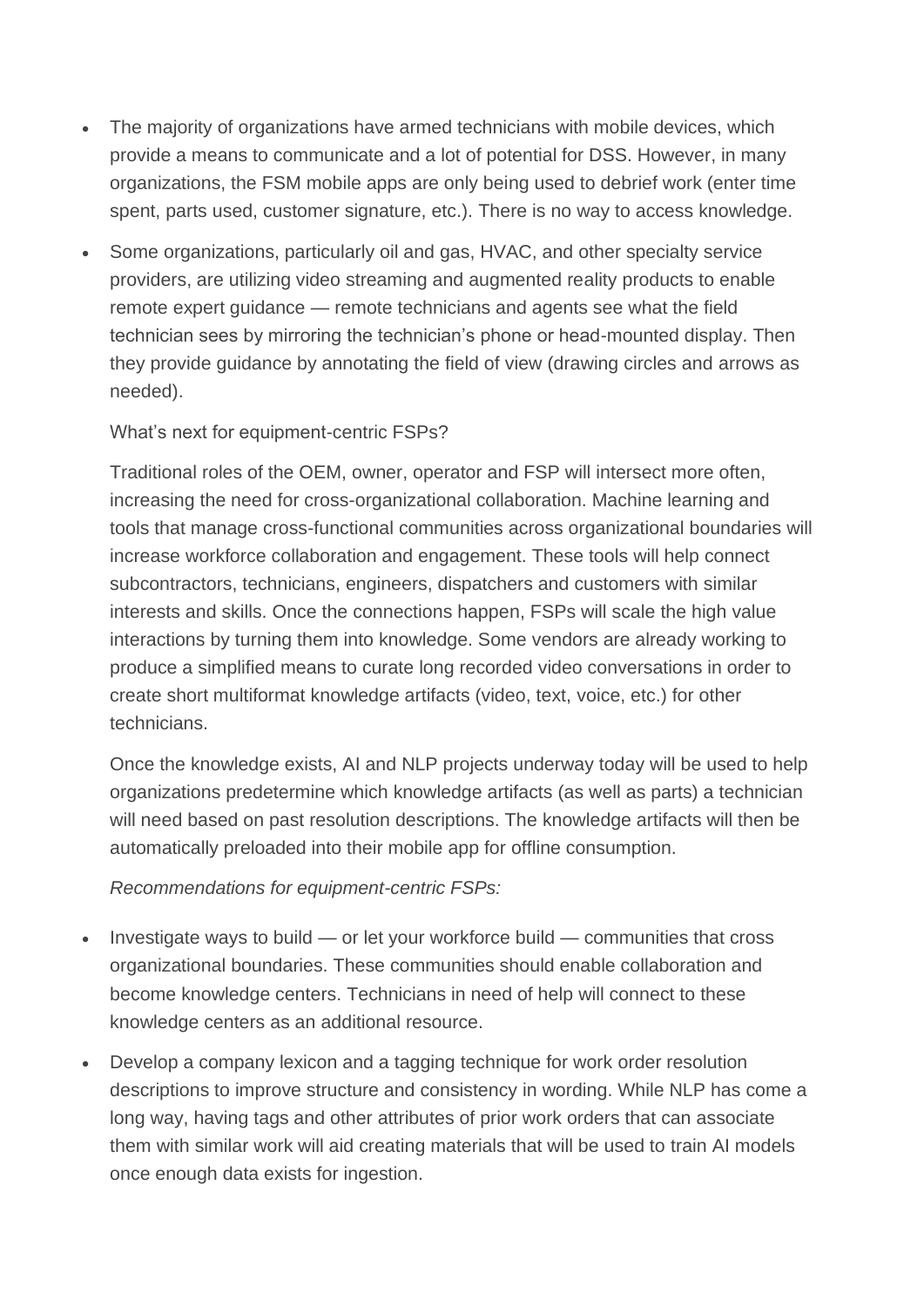## Outcome-Centric FSM: Working to Scale Maintenance Offerings by Being Prescriptive



Accountability to equipment outcomes: High

Complexity of service: High

Outcome-centric FSPs are often using FSM to manage work on equipment they own or operate. As such, they are less concerned about things like scope and contract, and more concerned about managing the risk that decisions to delay maintenance to save on cost will cause equipment outages. They may also be outsourced FSPs that have committed in some way to an outcome such as the equipment's productivity, power consumption or uptime.

Candidate FSPs:

- Medical device manufacturers service equipment that is highly mission critical. If a CT scanner or an MRI machine goes down for even a day, this results in lost revenue and may impact hospital and surgical operations and scheduling. As such, FSPs are asked to monitor these machines closely, so they can predict outages in time to avoid them.
- OEMs are interested in equipment performance and want as much information as possible, so they can use it to inform the design of next-generation products.

Top challenges:

- FSPs see opportunity to gain loyalty and charge premiums by owning risk associated with an outcome (such as equipment uptime) but require visibility into usage and condition patterns. FSPs in this scenario face many of the same challenges as those in the equipment-centric scenario.
- Customers blame their FSP when reactive service is not completely eliminated by an outcome-based contractual relationship, this increases the urgency of resolution. Current state:
- Many organizations, especially those that service factory equipment, are piloting connected equipment diagnostics (see definition in Note 1) to improve turnaround time for reactive support (having learned much about IoT platforms through their use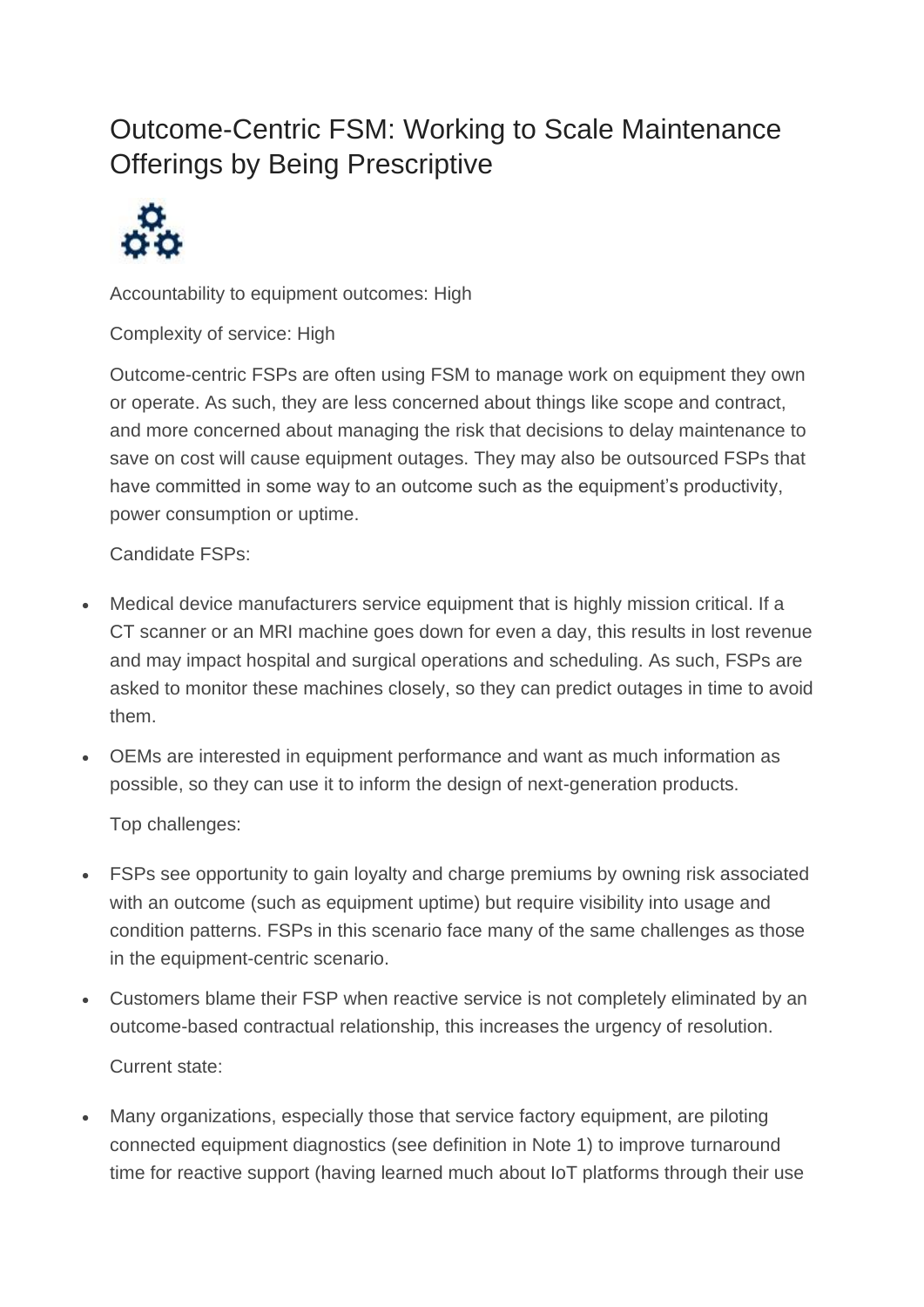in informing diagnostic efforts performed by equipment owner/operators). However, in a customer base, the heterogeneity of equipment models, time installed and configurations make it difficult to normalize the data enough to automate diagnoses.

• FSPs, especially in medical device OEMs, offer outcome commitments, having been able to retrieve and analyze telemetry from large portions of their installed base of equipment. However, in this model, it is no longer profitable to over-maintain equipment, so FSPs seek to provide the minimum amount of trips to both meet commitments and maximize profit.

#### What's next for outcome-centric FSPs?

Organizations will start by raising the skill in a remote triage role — recognizing that technicians with more field experience are more likely able to predict, diagnose and resolve issues remotely than traditional call center staff. On-site technicians will also interact with the digital twin (the electronic record and active capture of readings from in and around the equipment) and use this data for diagnostics and to tailor maintenance activities more quickly and correctly.

Organizations will further normalize and structure their records of reported issues, diagnostic steps and resolution descriptions. These will feed pattern recognition and asset performance management (APM) tools that help FSPs focus on only the highest priority maintenance. APMs do this by continuously assessing equipment health and performance degradation and comparing this to history to predict the likelihood and timing of outages. Reducing truck rolls will increase in importance because there will be no "trip charge" to offset the FSP's cost for each technician visit.

#### *Recommendations for outcome-centric FSPs:*

- Review the path from prescribed preventative maintenance to financially optimized maintenance. (see "Financially Optimized Maintenance Planning Using Asset Performance Management")
- Identify ways to "think big and start small" and work with technicians to identify things to monitor for that could help predict outages, then begin to build a base of data you will use to train IoT-based analysis (see "Explore the Internet of Things' Potential for CRM").

### Seek People and Process Insights From Similar Organizations in Other Industries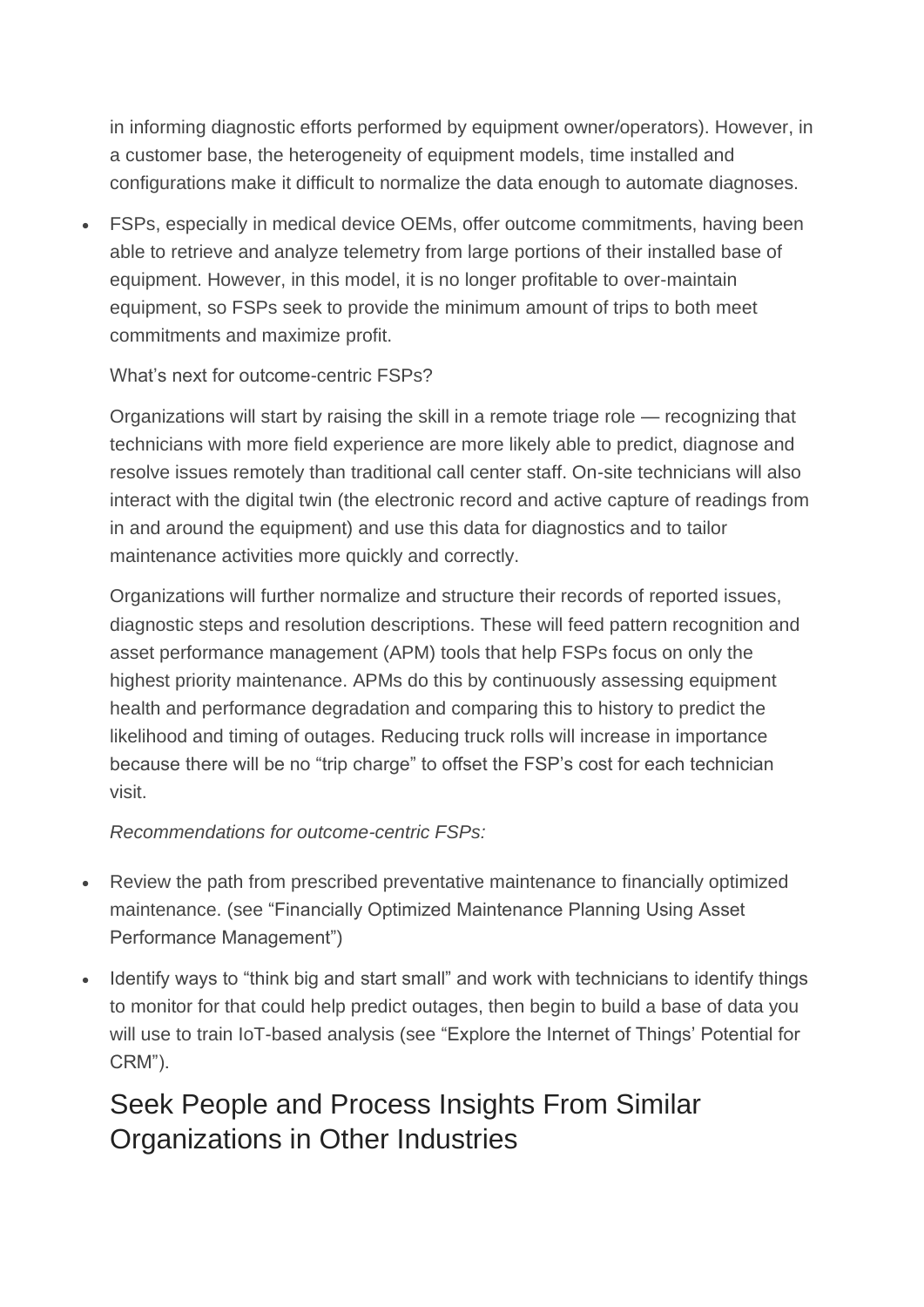Even when industries and operations are different, the use of FSM can be quite similar. Likewise, an organization can gain competitive advantage by operating differently or changing the talent pool. Use the diagram below to identify other industries and operating models from whom you can gain insights.



#### Figure 4. Market Segmentation

When considering other industries, application leaders should keep an open mind. It may be jarring for a cable operator to find that they have similar FSM needs to a landscaping firm or for a utility to compare to a medical device OEM, but looking across industries can be a great sources of inspiration. Also consider that existing technicians probably know what is needed to attract the right talent. For an ownership-centric technician, this might be IoT visualizations, where an appointmentcentric technician may suggest better ways to guide a customer conversation or fast payment approval.

#### *Recommendations:*

- In the quadrant(s) where your organization falls in Figures 2 and 4, review industries, characteristics of the use case and goals.
- Utilize vendors and industry experts as guides toward adoption of technologies in this research.
- Attract top talent by prioritizing investment on mobile technician enablement.
- Temper your decision making by working directly with those technicians that are best fit for your future scenario and prioritize things they think will attract similar talent.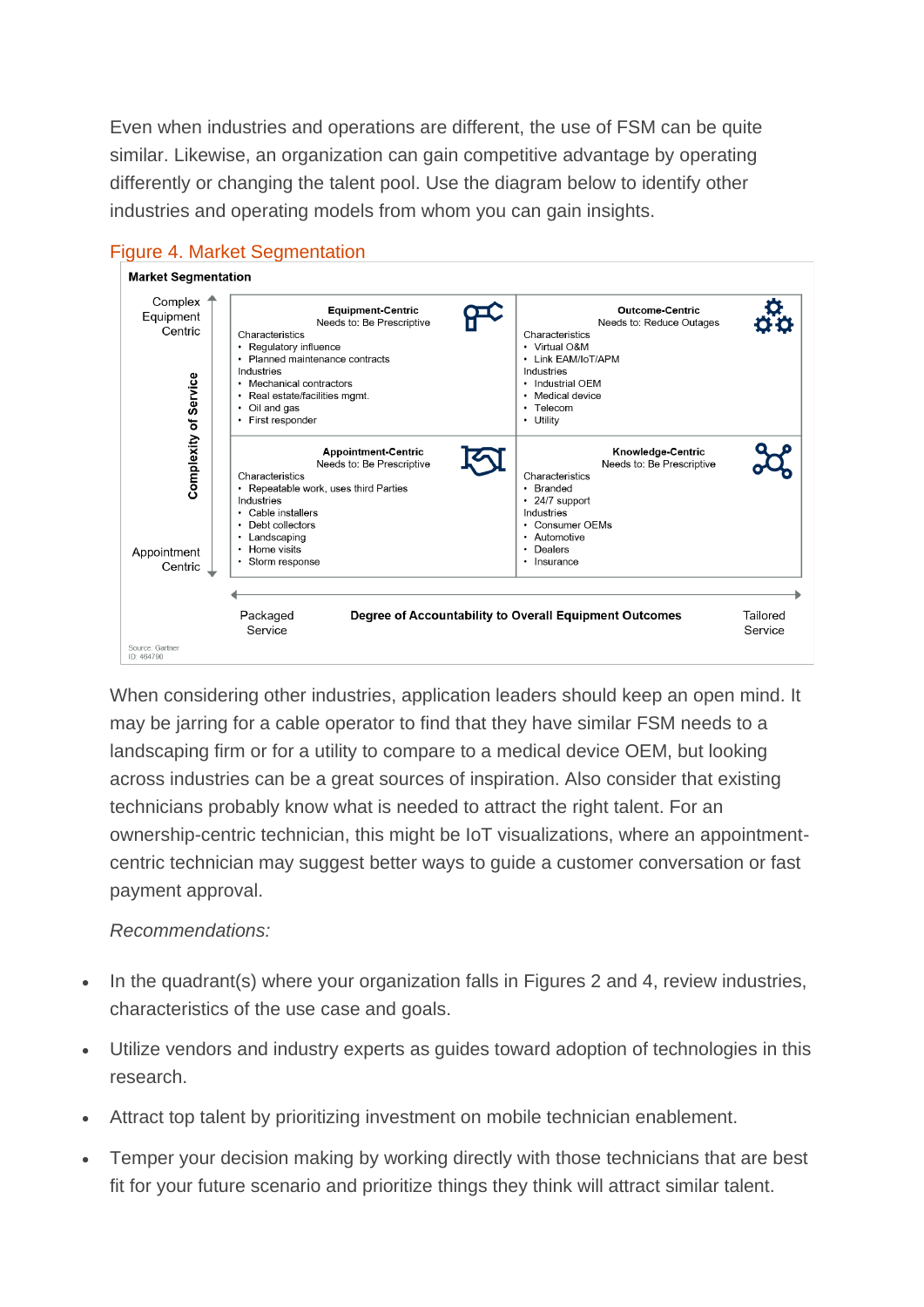• Review existing projects' expected ROI and consult with newfound peers, employees, vendors, and industry experts about whether these predictions are reasonable.

# Acronym Key and Glossary Terms

| <b>FSM</b> | field service management        |
|------------|---------------------------------|
| <b>FSP</b> | field service provider          |
| <b>LMS</b> | learning management systems     |
| <b>NLP</b> | natural language processing     |
| AI         | artificial intelligence         |
| <b>IoT</b> | Internet of Things              |
| <b>DSS</b> | digital service support         |
| <b>OEM</b> | original equipment manufacturer |

# Evidence

A total of 87 reference customers from 16 vendors responded to a survey completed in September 2018. These reference customers were required to meet specific criteria, including having more than 100 technicians and the references were required to represent multiple regions and industries. Gartner analysts also met with over 450 clients through the Gartner interaction process, and used a continuous flow of vendor reviews on Gartner's Peer Insights page.

# Note 1Definitions

Digital Service Support Channels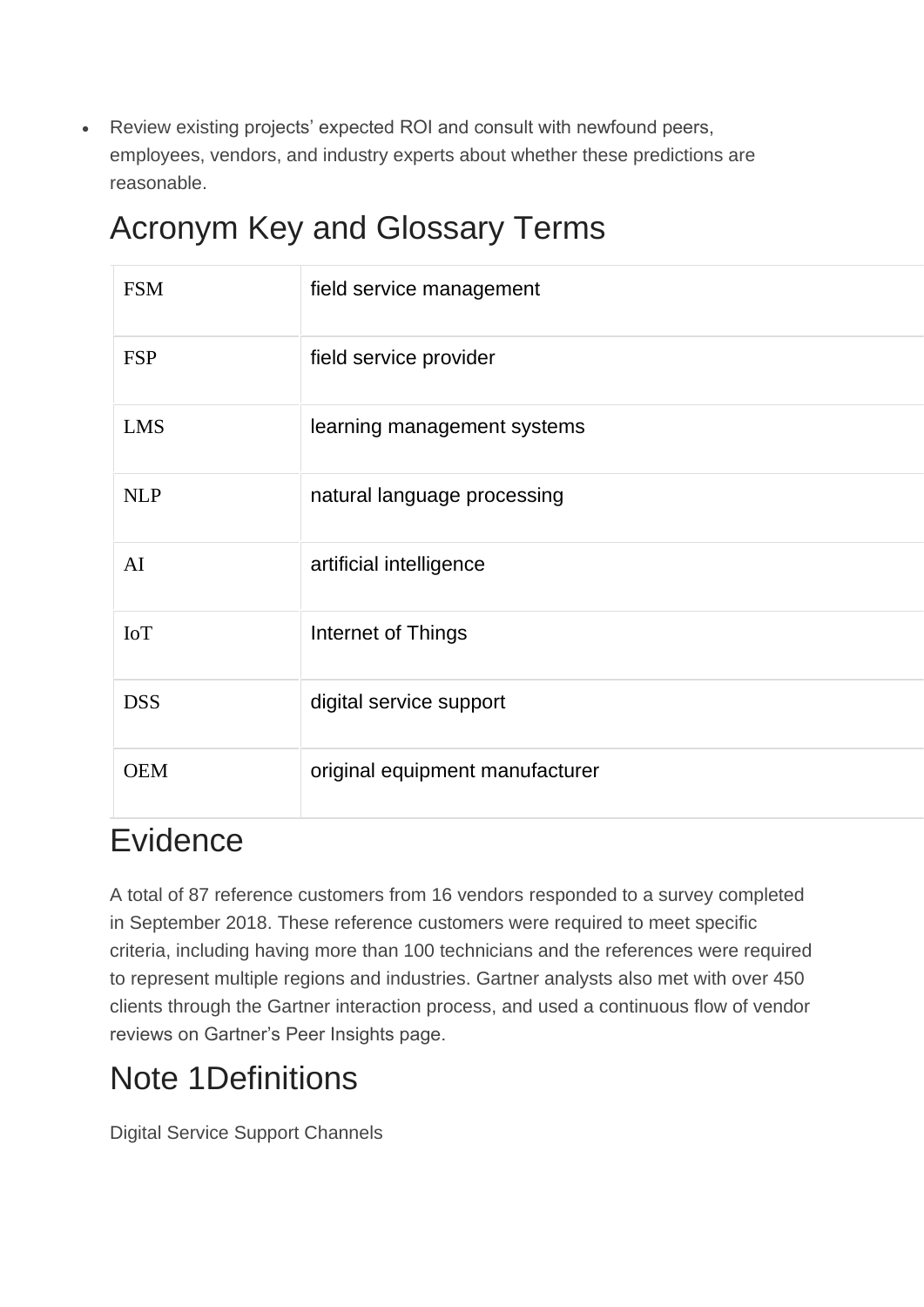Includes remote support with video streaming, augmented reality with collaborative annotation and context-specific work instructions, and guidance to suggested knowledge base artifacts, chat and chatbots. Must enable and improve the quality of technicians' access to resources for assistance.

#### Connected Equipment Diagnostics

Considers tools such as IoT platform integration, sensor data visualizations, advanced analytics and escalation workflow development tools that are useful for deriving an actionable and defined scope of work based on data collected from realtime or near-real-time equipment or environment sensors.





Jim RobinsonSr Director Analyst

Kristian SteenstrupDistinguished VP Analyst